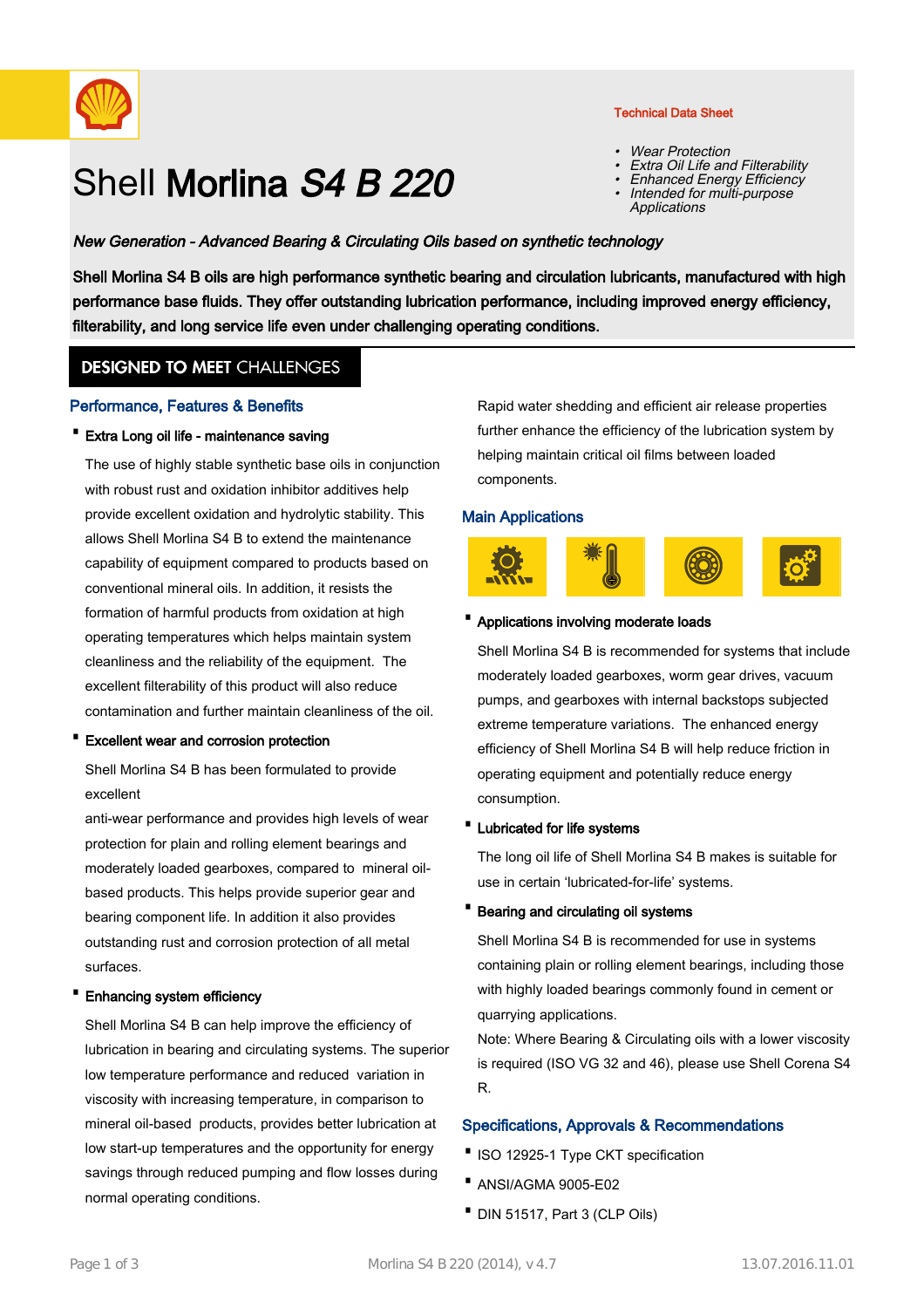• Siemens/VAI 'Morgan "Morgoil<sup>®</sup>' Lubricant Spec. New Oil (Rev. 1.1)'

For a full listing of equipment approvals and recommendations, please consult your local Shell Technical Helpdesk.

# Compatibility & Miscibility

# · Seal & Paint Compatibility

Shell Morlina S4 B is compatible with all seal materials and paints normally specified for use with mineral and most synthetic oils.

# · Change-over Procedure

Shell Morlina S4 B is compatible with petroleum mineral oils and no special change-over procedure is necessary. However, to realise the full benefits, it should not be mixed with other oils.

It is also advisable to ensure that oil systems are clean and free from contamination to optimise potential service life.

| <b>Properties</b>                    |                 |                               | Method                         | <b>Shell Morlina S4 B</b> |
|--------------------------------------|-----------------|-------------------------------|--------------------------------|---------------------------|
| <b>Viscosity Grade</b>               |                 |                               | <b>ISO 3488</b>                | 220                       |
| <b>Kinematic Viscosity</b>           | $@40^{\circ}$ C | mm <sup>2</sup> /s            | <b>ISO 3104</b>                | 220                       |
| <b>Kinematic Viscosity</b>           | @100°C          | mm <sup>2</sup> /s            | <b>ISO 3104</b>                | 28                        |
| <b>Viscosity Index (VI)</b>          |                 |                               | <b>ISO 2909</b>                | 164                       |
| Flash Point (COC)                    |                 | $^{\circ}C$                   | <b>ISO 2592</b>                | 275                       |
| <b>Pour Point</b>                    |                 | $^{\circ}$ C                  | <b>ISO 3016</b>                | $-45$                     |
| <b>Density</b>                       | $@15^{\circ}$ C | kg/m <sup>3</sup>             | <b>ISO 12185</b>               | 854                       |
| <b>Water Seperability</b>            | @82°C           | minutes<br>maximum            | ASTM D1401                     | 20                        |
| Foam Test, Seq II                    |                 | ml foam '@0/10<br>mins        | <b>ASTM D892</b>               | 10/0                      |
| <b>Oxidation Control Test: RPVOT</b> |                 | minutes<br>minimum            | ASTM D2272                     | 1750                      |
| <b>Oxidation Control Test: TOST</b>  |                 | hours                         | <b>ASTM D943</b>               | 10 000                    |
| <b>FZG Load Carrying Test</b>        |                 | failure load<br>stage minimum | <b>DIN 51354-2</b><br>A/8.3/90 | 12                        |

# Typical Physical Characteristics

These characteristics are typical of current production. Whilst future production will conform to Shell's specification, variations in these characteristics may occur.

# Health, Safety & Environment

## · Health & Safety

Guidance on Health and Safety is available on the appropriate Material Safety Data Sheet, which can be obtained from http://www.epc.shell.com/

## · Protect the Environment

Take used oil to an authorised collection point. Do not discharge into drains, soil or water.

# Additional Information

# · Advice

Advice on applications not covered here may be obtained from your Shell representative.